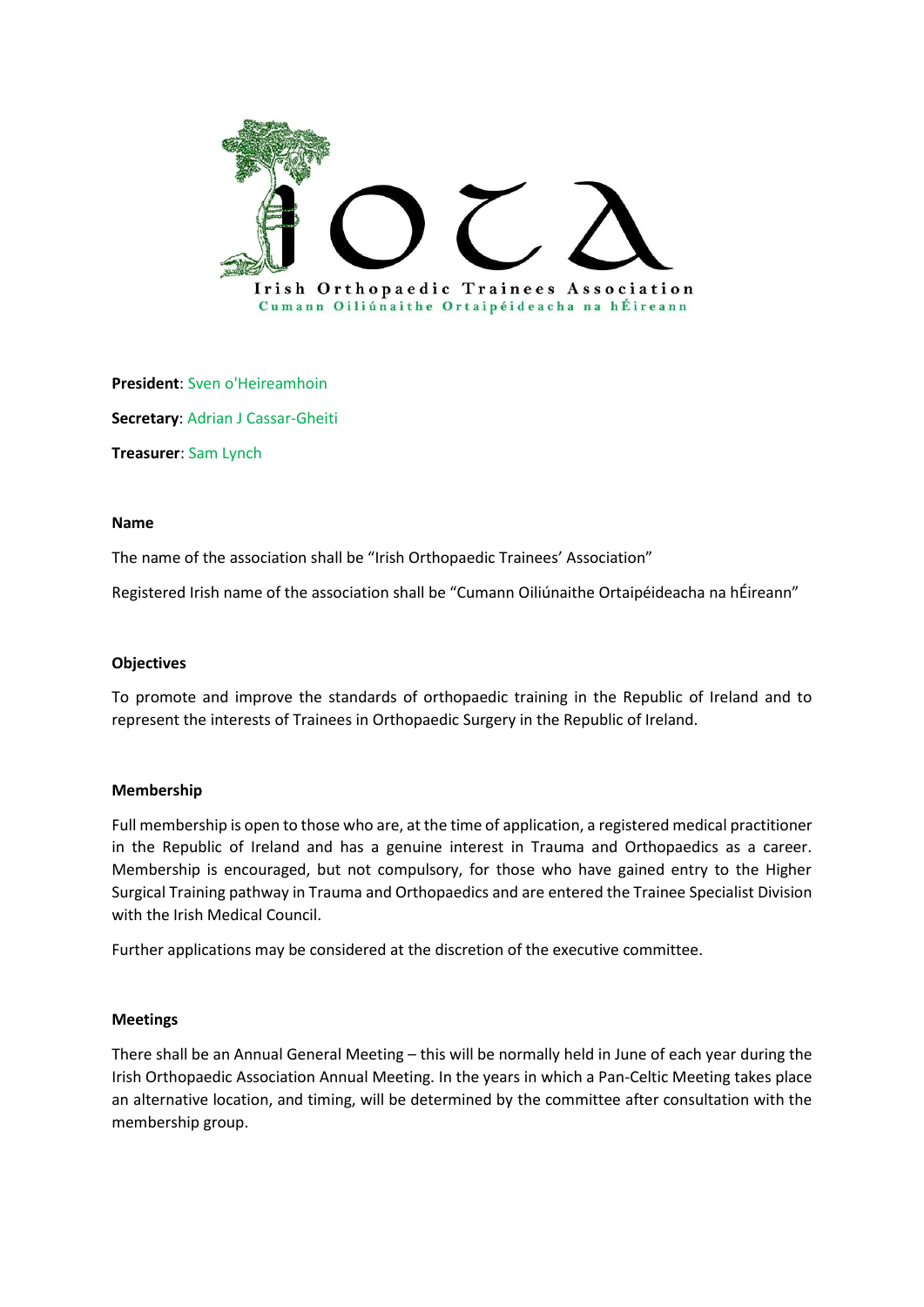Business Meetings, attended by the President, Treasurer and Secretary may be held on other occasions decided by the Executive Committee. All three members of the Executive Committee are required to form a quorum at Business Meetings.

The President shall call a Special Business Meeting within 28 days of receiving a request, signed by no fewer than ten members specifying the nature of the business.

The President accepts any invitation from the Irish Institute of Trauma and Orthopaedic Surgery (IITOS) to attend council meetings or the Trauma and Orthopaedics Education Committee to act as a representative of the membership body. In circumstances that the President is unable to attend either Honorary Treasurer or Honorary Secretary will attend in lieu. Opinions provided by the attending Executive Member would be representative of those of the Trainee body and not those of the individual attending.

Where a Trainee is under review, for whatever reason, and is required to meet with either the Director of Training or Training Body representatives, members of the Executive Committee will offer themselves as a representative for the Trainee.

# **Executive committee**

The Officers of the Committee shall be Members of the Association. There should be a President, an Honorary Treasurer and an Honorary Secretary. The President must have successfully completed the FRCS examination prior to nomination. Prior service in the Executive Committee is not a pre-requisite for Presidency.

Two members of the Association shall sponsor candidates for election as Committee members. The candidate and the proposer will have the opportunity to speak briefly prior to the election. The Committee members shall be elected annually by a majority vote, performed electronically, preceding the Annual General Meeting. Terms of Office shall start on the day of the Annual General Meeting. Committee posts may be held for more than one year providing the Committee member maintains registration with the Irish Medical Council, continues to progress satisfactorily through training and holds the confidence of the membership group.

The President shall preside at Executive Committee meetings. If the President ceases to hold office during the term the Committee shall appoint a deputy. The proceedings of Executive Committee meetings shall be minuted by the Honorary Secretary (or a deputy).

The Executive Committee shall have the power to request the resignation of any member deemed by them to have been guilty of conduct contrary to the interests of the Association. Any member whose resignation is requested by the committee shall be suspended until the next business meeting when they shall have the right to appeal and enter a defense. The committee shall state the reasons for suspension and the majority vote of the members at that business meeting shall be final.

The Executive Committee shall have the power to amend the composition of the Committee. Amendments shall be notified at the Annual General Meeting and the majority vote of the members at that meeting shall be final.

The Executive Committee shall have the power to co-opt anyone who may assist in their work to attend or represent the Committee. Co-opted members of the Executive shall not have voting rights.